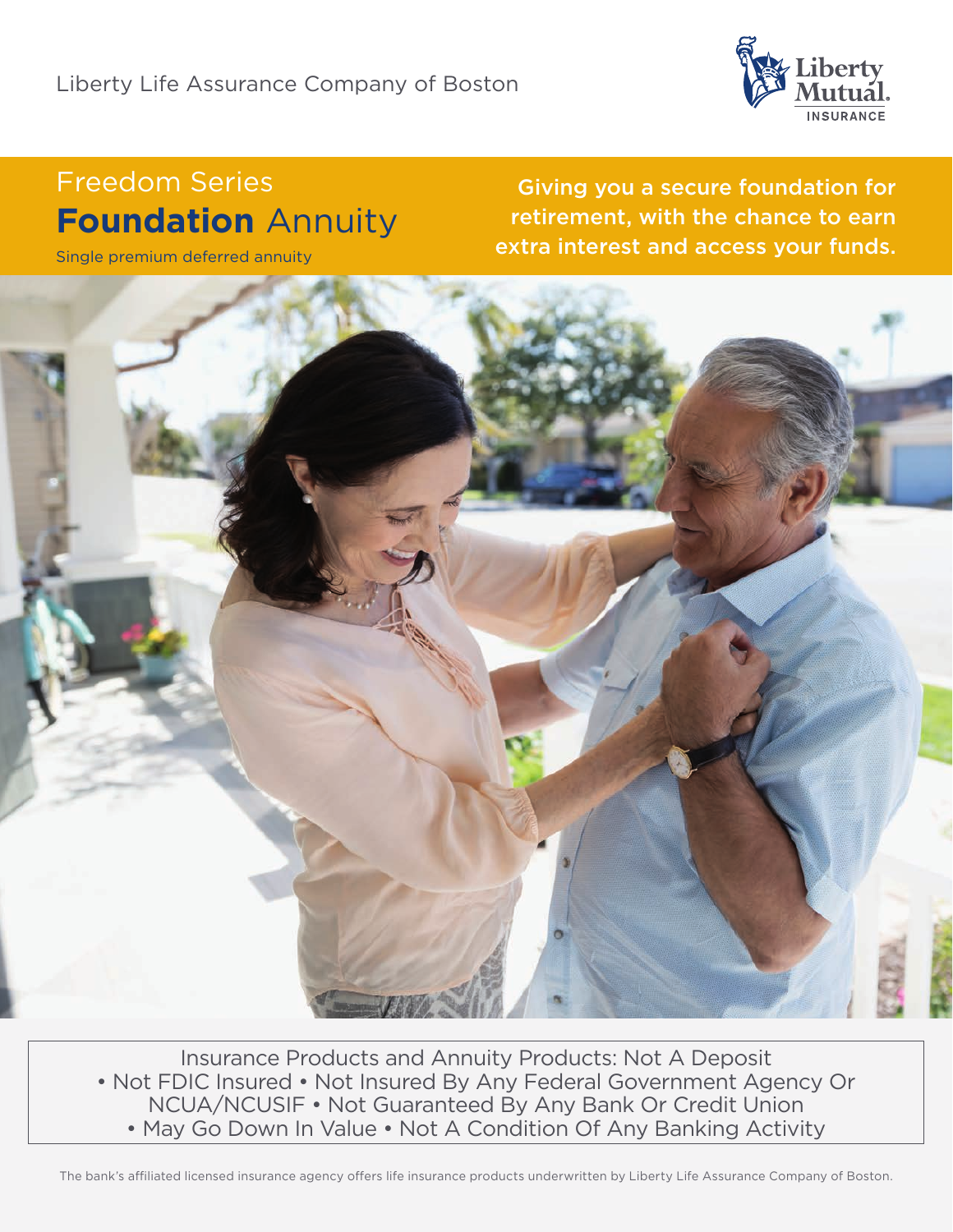

# **Liberty Life's Freedom Series Foundation Annuity can help provide you with the security of knowing your nest egg isn't vulnerable to market fluctuations.**

The Foundation Annuity provides you with:

- Tax-deferred growth
- Access to your cash when you need it<sup>1</sup>
- An income stream for the future
- Opportunity to earn extra interest

# **Here's how it works**

Funded with a single payment, the Freedom Series Foundation Annuity provides you with a guaranteed interest rate for five years.

With the power of tax deferral, your annuity earns interest that isn't taxed until it's withdrawn. As your interest grows, it too earns interest, compounding your earnings each year.

# **The guarantee period**

The Foundation Annuity comes with a five-year initial guarantee period. At the end of the guarantee period, your annuity will earn tax-deferred interest at the current renewal rate in effect at that time.

The renewal rate depends on market rates and is guaranteed for one year. Thereafter, it resets annually on the contract anniversary date.

# **Get extra interest**

Annuities with a value of \$100,000 or more will receive an additional interest rate credit to the already guaranteed annual interest rate.

# **Return of premium guarantee**2

The return of premium feature is included at no additional cost and provides protection if you decide to surrender your annuity.

If you decide to waive this feature, you will receive additional interest on your single premium for the first five years only. If you waive the feature and then surrender your annuity, withdrawal charges may apply that can reduce the amount refunded below your single premium.

<sup>1</sup> May vary by state. Up to 10 percent of the beginning of the year account value may be withdrawn without withdrawal charges. Withdrawals are subject to tax on any gain in the contract and, if taken before age 59½, may be subject to a 10 percent federal tax penalty. In addition, withdrawals will reduce the death benefit and account value. You should consult a tax advisor regarding financial implications.

<sup>2</sup> Liberty Life Assurance Company of Boston's financial strength backs all of its obligations to pay claims under the policies it issues. In addition, Liberty Life Assurance Company of Boston's ability to pay those claims is backed by a written guarantee from Liberty Mutual Insurance Company.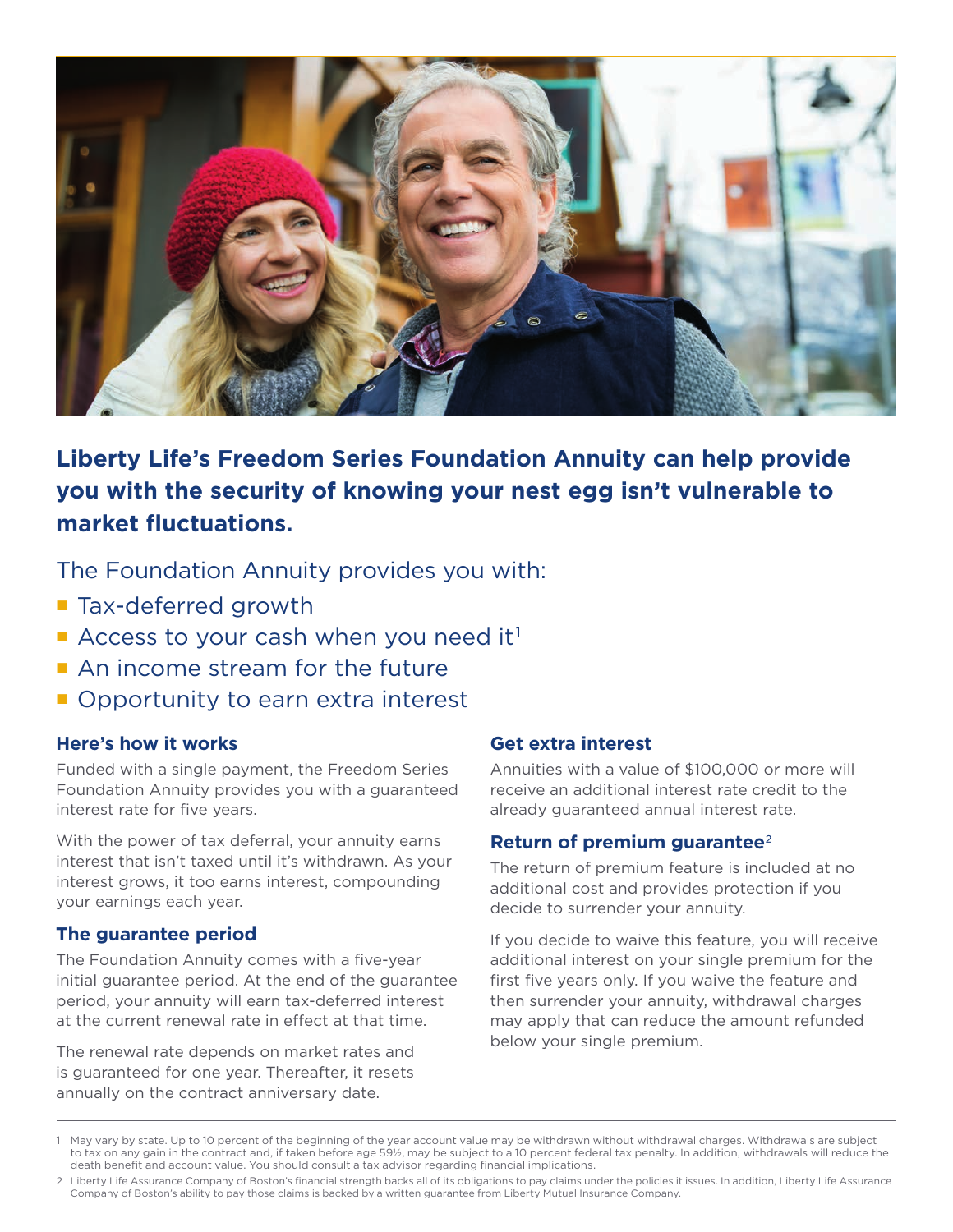#### **Penalty-free access to account values**

After the first contract year, you can withdraw up to 10 percent of the account value (minimum \$250) without a withdrawal charge, as long as the withdrawal doesn't bring your account value below \$10,000.

After the second year, a special carryover provision allows for a 20 percent no-charge withdrawal if you didn't make withdrawals in the previous year. Withdrawals exceeding these amounts may incur withdrawal charges, depending on the guaranteed crediting period you select.

#### **Withdrawal charges**

| Five-Year Guarantee |                                 |
|---------------------|---------------------------------|
| Year                | % of account<br>value withdrawn |
| 1                   | 7%                              |
| $\overline{2}$      | 7%                              |
| 3                   | 7%                              |
| 4                   | 6%                              |
| 5                   | 5%                              |
|                     | O%                              |

With the return of premium feature, withdrawal charges will not reduce your account value below your single premium, less any prior withdrawals.3

#### **Additional benefits – just in case**<sup>4</sup>

In certain serious health conditions, Liberty Life will allow for withdrawals or surrenders, and waive withdrawal charges if you or your spouse:4

- Becomes ill and requires a qualifying medical stay for 45 days out of any continuous 60-day period
- Is diagnosed as terminally ill
- Becomes unable to perform two of the six activities of daily living

You can use this money for any purpose.

#### **Your annuity payout options**

With the Foundation Annuity, you can opt for a variety of payment methods, including:

- Equal payments over your lifetime
- Equal payments over a specified period
- A specified amount each period
- Payments of interest only

#### **Build the foundation, enjoy the future**

It's your future, and growing a foundation of stability and assurance will help you fulfill your dreams. The Freedom Series Foundation Annuity can help by reducing taxes and providing a stream of income you can use as a reliable retirement supplement.



3 Only if Return of Premium Option is not waived.

4 Does not apply to pre-existing conditions. May not be available in all states.